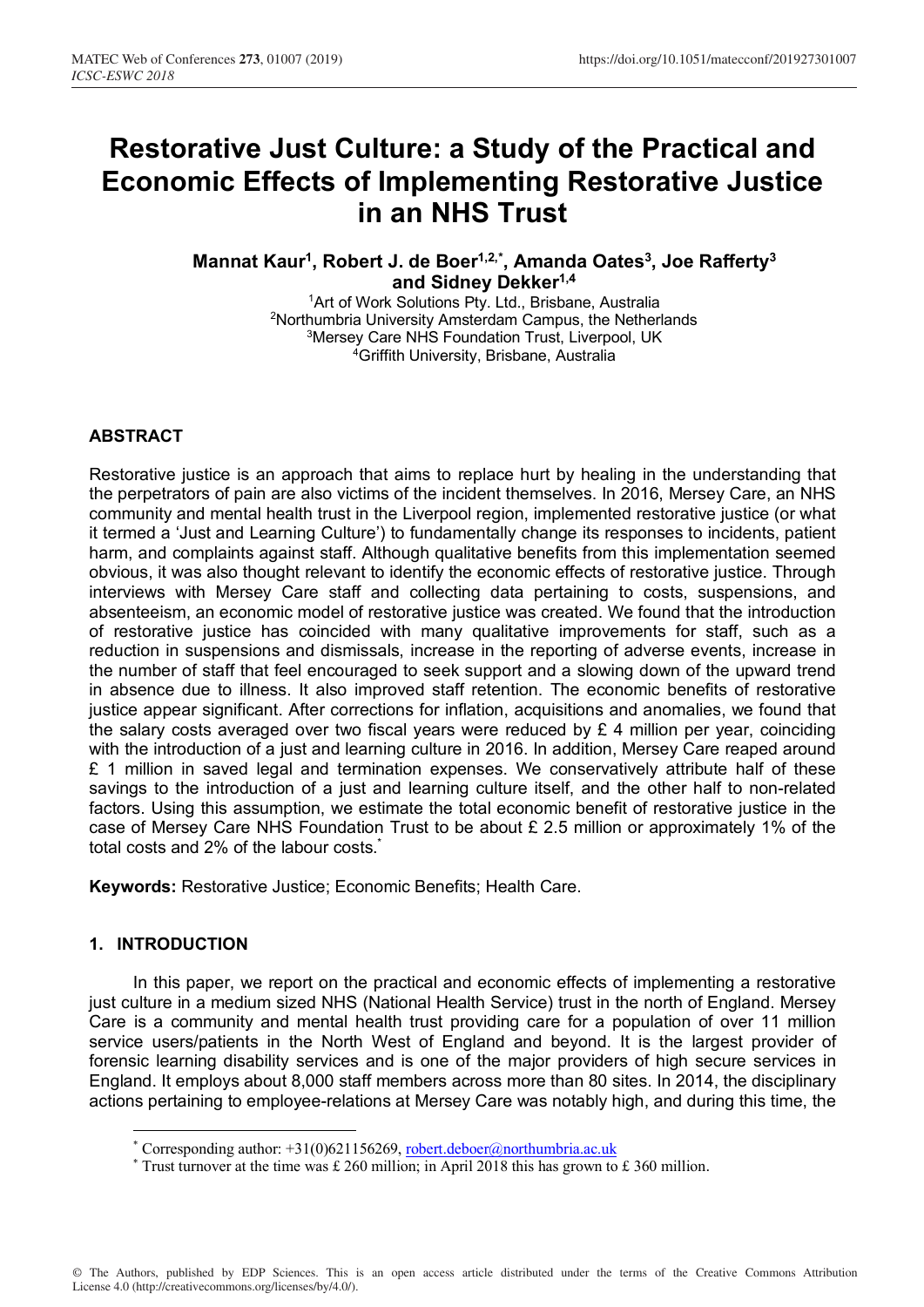organization was focused on the disciplinary processes and intended to make them better and faster. To this end, the emphasis was also given to increasing HR training within the organization. However, by 2015, realizing that their current managerial and supervisory practices were not leading to desired improvements (like reduction in disciplinary actions or the time-taken), Mersey Care decided to fundamentally alter the way it responded to incidents (including suicides), patient harm, violence and complaints made against staff. Responses had previously been driven by human resource & patient safety policies and practices that mostly (if unwittingly) followed a retributive just culture script—organized around rules, violations and consequences. This was replaced, over a period of 18 months, with restorative justice focused on understanding, healing and learning.

In a retributive just culture, the questions that are asked centre around culpability: it assesses how bad ("reprehensible") staff errors are; and accordingly administers proportional consequences (Marx, 2001; Reason, 1997; Wachter & Pronovost, 2009). Such an arrangement has been shown to put downward pressure on people's willingness to come forward with bad news, and to change what people share and how they tell their stories when they do (Dekker & Hugh, 2010; Dekker & Laursen, 2007); it elides issues of substantive justice by ignoring broad staff support and the fairness of the rules applied (Dekker & Breakey, 2016); it leaves the age-old procedural question of 'who draws the line' fundamentally unresolved (Dekker, 2009); and is linked less to justice than to organizational power: one's position in the medical competence and managerial hierarchies co-determines whether retributive responses are seen as 'just' (Dekker & Nyce, 2013; von Thaden, Hoppes, Yongjuan, Johnson, & Schriver, 2006).

Restorative just culture, originating in a variety of ancient traditions, and with recent applications to justice in for example schools and juvenile offending (Barton, 2003; Mulligan, 2009; Weitekamp, 1999; Zehr & Gohar, 2002), asks very different questions: who is hurt; what do they need; and whose obligation is it to meet those needs? The success of restorative responses hinges on getting the community involved in collaboratively resolving those questions and arriving at a solution that is respectful to all parties (Braithwaite, 1989), such as, patients, families, caregivers, organizational representatives, regulators and legal and union representatives. It considers accountability in a forward-looking (rather than punitive, backwards-looking) manner, asking who needs to do what now, given their role and the expectations that come with it (Sharpe, 2003, 2004). Practices that reflect confession and repentance (e.g., reporting, disclosure, apology) can precede forgiveness and re-engagement (Berlinger, 2005). In restorative justice, an account is not seen as something that needs to be settled or paid, but as something that is told, shared and learned from (Dekker, 2016). The goals of restorative justice include moral engagement of stakeholders, reintegration of the caregiver into the community of practice, emotional healing of those affected by the incident, and, ultimately, organizational learning and improvement.

# **1.1. The Changes at Mersey Care**

Through detailed in-person interviews conducted on-site, researchers were able to find common themes pertaining to the culture at Mersey care prior to the implementation of restorative justice practices. Subsequently, the changes implemented 2015 onward were also identified along with the commonly perceived effects of these implementations. The interview method is elaborated in chapter 2.

Prior to the introduction of restorative justices at Mersey Care, staff reported a major fear of being blamed for adverse events. Staff were not always telling the truth, and half of the clinical staff acknowledged that they felt inhibited to speak out about adverse events. There was a sense among staff that the organization was solely target-oriented and lacked openness and compassion. Many incidents led to suspensions pending an investigation (sometimes leading to an employment tribunal). The primary aim of the investigation was perceived to be to find a root cause which was followed by a disciplinary investigation, suspension and dismissal or sanction. Suspension was intended as a none-prejudicial act and as a measure to reduce risk pending an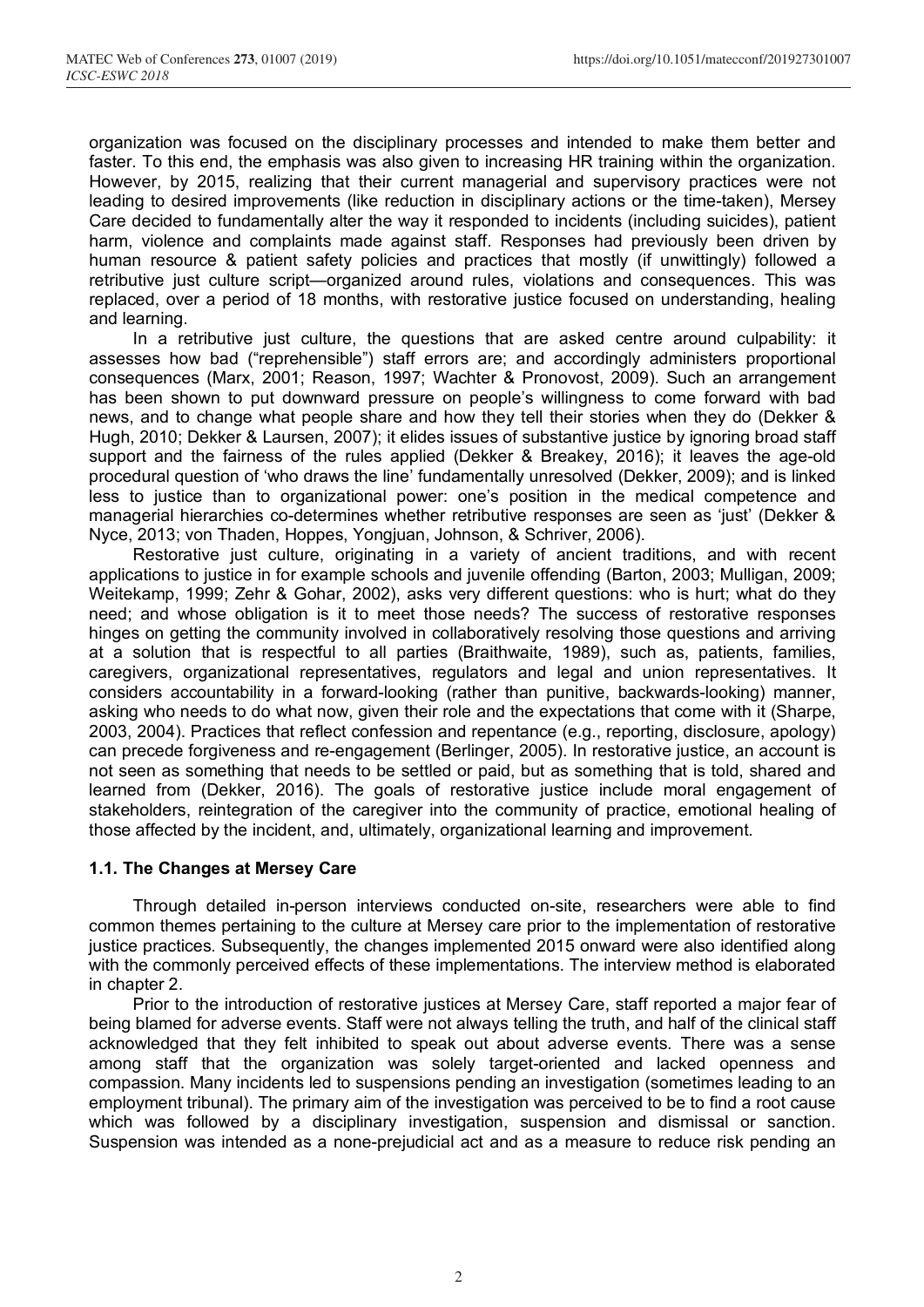investigation but was perceived by staff as punishment. Costs associated with suspensions were rising, as were legal costs, agency costs for backfill absenteeism and staff turnover.

Over a period of 18 months, Mersey Care developed and implemented the following changes:

- From investigations of supposed offenders to restorative conversations between all stakeholders in the incident. This also involved a focus on myth/rumour busting by making factual information available sooner to other staff, where previously it was common not to share information during the investigation period.
- Freeze of staff suspensions unless contraindicated by evidence of threat.
- Culling judgmental language about staff performance from HR policies and procedures and patient safety post-incident reviews. Reviewing them (invitation to all staff for feedback) for clarity and necessity, and critically assessing them for the extent to which they actually empower and enable staff.
- Appointment (through self-nominations) of Just and Learning Culture lead to drive the organisational agenda, represent and advocate restorative justice and recruit ambassadors across the footprint.
- Appointment (through self-nominations) and training of just-culture ambassadors to represent and advocate for restorative justices across the trust's multiple sites.
- Revitalization of staff support through better advertising (like promotional banners, weekly CEO blogs), psychological first aid, debriefings and follow-up. This included 72-hour reviews (previously 5 working days), internal staff counselling services enabled to meet and connect with teams (also via telephone) following a serious incident.
- Sharing good practice stories (which are found by encouraging the staff to share their experiences) through a new internal 'just and learning culture' microsite—including not only clinical or operational successes but also lessons learnt, confessions made and gratitude extended.
- Encouraging the trickle-down of restorative just culture into everyday organizational life, including back-office and administrative work.
- Promoting just culture awareness through internal communication to affirm that things will be dealt with differently now.

These changes have been the subject of workshops at Mersey Care and also documented in various policy documents. This report is not intended to provide ways to achieve a cultural change. It, however, focuses on the effects of these interventions and highlights the various benefits.

# **1.2. HR and other Policy Documents**

Mersey Care – like all large institutions – relies on written procedures and policies for much of its processes. These procedures generally serve five main purposes (Hale & Borys, 2013):

- They are a memory aid for steps, especially in emergency situations
- To facilitate coordination between multiple actors
- As a basis for training
- As organisational memory, for example as the starting point for innovation "how did we do that again?"
- To enable the monitoring and checking of behaviour (for example to prevent High Impact Low-Frequency events)

Procedures are static but need to provide guidance under the varying circumstances of dayto-day work. On the one hand, they need to offer sufficient guidance for practitioners, but on the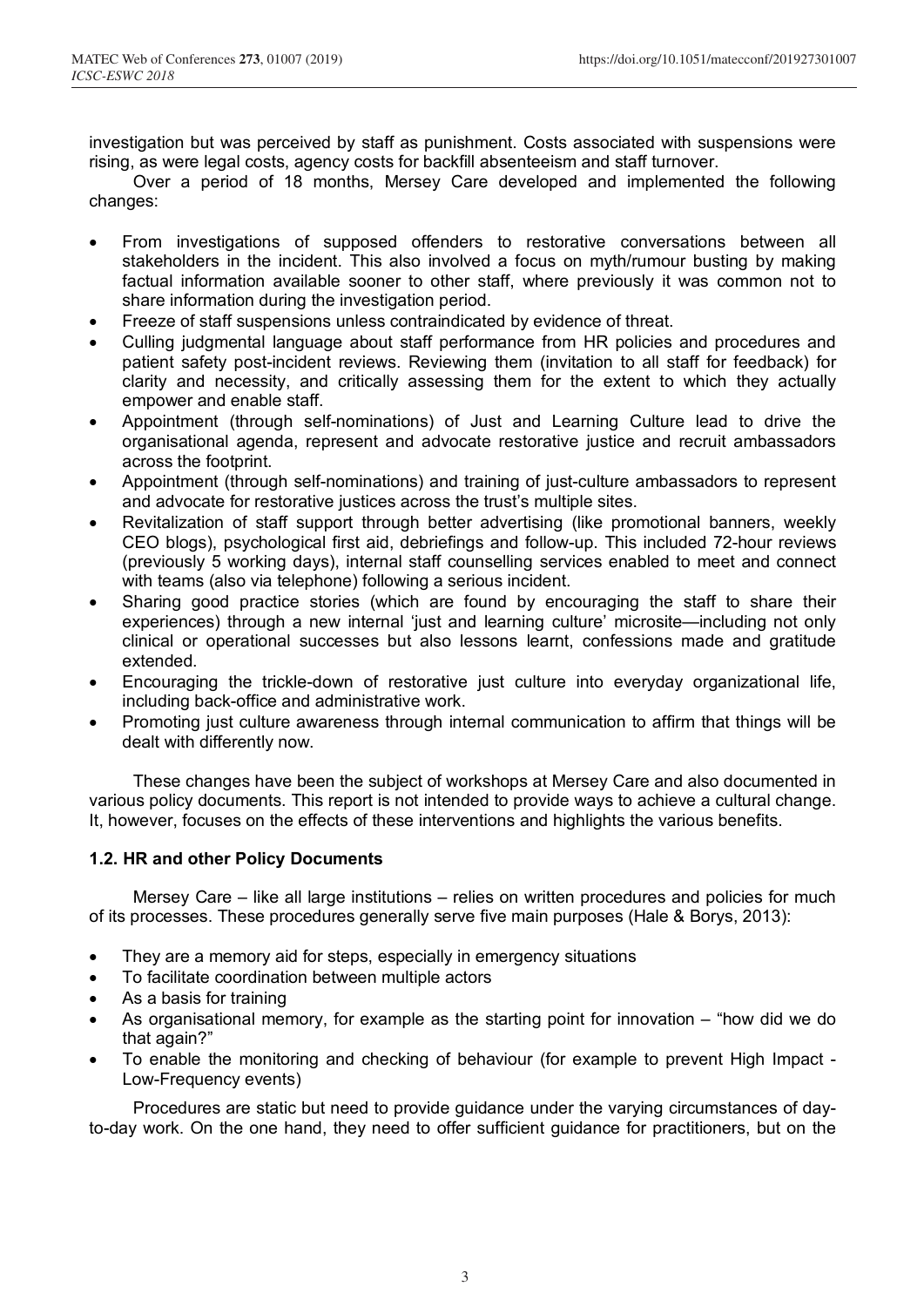other hand, the number of rule of exceptions ("non-compliances" or "violations") that they provoke needs to be minimised to retain credibility. We have looked at the following procedures:

- HR01 Disciplinary Procedure
- HR07 Management of attendance
- HR37 Supporting Colleagues
- SA03 Reporting, Management & Review of Adverse Incidents

Whereas judgmental language (holding staff strictly accountable by procedure and compliance standards) was still present throughout Trust documentation, almost all procedures and policies now explicitly refer to or attempt to embody the values of a just and learning culture. Particularly the **HR37** (Supporting Colleagues) policy is one that has been established as a result of the just and learning culture and this change in reflected in the simple language of the policy and a high emphasis on supporting staff. The organisation has refreshed all their organizational values to embody the Just and Learning language and has introduced a new value of 'Support' which specifically asks staff to raise concerns.

# **2. METHOD**

The evaluation reported in this paper was conducted immediately after the implementation period of restorative justice (which had lasted 18 months). The researchers had no role in the operationalization of a 'just and learning culture' nor its practical implementation. They became involved—for the purpose of this paper—to assess its effects.

Over two separate periods of in total nine full days, researchers were present at trust headquarters as well as various sites. They were given unfettered access to accounting records, policies and procedures, as well as staff members themselves. Staff interviewed included Mersey Care's CEO, Executive Director of Workforce, Head of Health and Well-Being, Deputy Director of Workforce, Head of the Finance team, Business Intelligence team, Strategic Advisor Digital Programmes, Staff Side Chair, Deputy Medical Director, Strategic Organizational Effectiveness Lead and Head of Organizational Effectiveness and Learning. The aforementioned staff includes members who worked directly worked with the sharp-end of the organization before and during the implementation of restorative practices. Also included are those that recognized the retributive culture and those who instigated and drove this cultural change within the organization. During these interviews, the researchers focused on understanding the organization's journey through an (ongoing) cultural change and its perceived effects by the staff. The data analysis of staff absenteeism, disciplinary cases etc. was performed after correcting the data for known changes in the organization (such as acquisitions) to make the yearly numbers comparable. The costs analysed were based on annual accounts split per division and corrected for inflation and for acquisitions. The cost model was validated with Mersey Care staff before the savings calculations were made. The associated costs for making the changes have been included as part of the total operating costs of the organization and are therefore reflected in the economic analysis. The policies assessed for this study were HR01 Disciplinary Procedure; HR07 Management of Attendance; HR37 Supporting Colleagues; and SA03 Reporting, Management and Review of Adverse Events.

# **3. RESULTS**

# **3.1. Staff Experience**

During the interviews with Mersey Care staff, and following up with the analysis of the data such as disciplinary cases, incident reporting etc., we were able to identify numerous intangible benefits resulting from the implementation of the just and learning culture at Mersey Care. Below are examples of staff experience benefits that have been instigated or enabled by the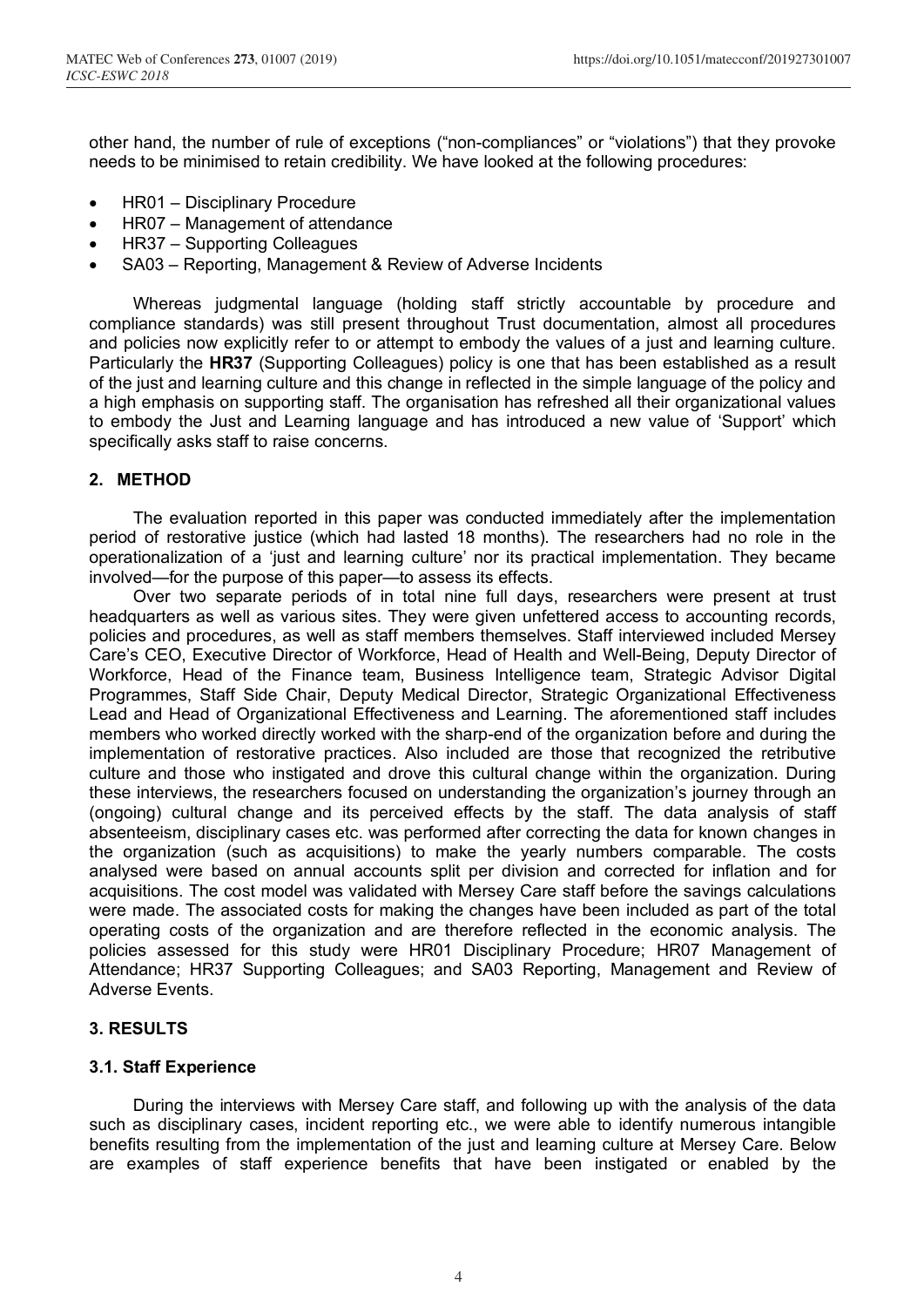organizational culture change:

- Increase in good faith and sensemaking
- Building trust within the different levels of the organization and also for the system
- Staff feel more enabled and are aware that the system should be in place to enable them to perform their best
- Awareness of a just and learning culture within the organization helps diffuse stressful situations and restore calm as staff knows things are changing
- An understanding that there is no compassion for patients without compassion for staff
- Increase in compassionate leadership
- Increase in psychological safety within teams
- Increase in understanding the relationship between teams' psychological safety and patient safety
- No knee-jerk reaction to unexpected events
- Prioritizing safety, physical and psychological, over all else (while "safety first" is a common notion in high-risk places, a culture that truly accommodates for it is a different goal)
- Reduction in psychological stress
- Staff feels more engaged, open and able to speak up
- Increased motivation
- Changing perspective around accountability and human error
- Tendency to find a local resolution
- Increased sense of personal learning among staff
- Increased staff engagement with senior leaders
- Recognizing 2nd victims and providing support
- Unblocking specific barriers that were affecting the staff's ability to work in-line with Mersey Care's leadership programs
- Making the process of special payments faster, thereby reducing psychological stress for the involved parties
- An open and accommodating work environment that facilitates honestly and learning
- Increase in morale and job satisfaction

While not all, many of the above benefits can be substantiated by (cost) data analysis to demonstrate the tangible and economic benefits generated by restorative practices. The next sections detail the same. In these descriptions we have endeavoured to report relative rather than absolute numbers to nullify scaling effects. Financial data has been corrected for acquisitions and inflation. In other cases, we assume that the volume of staff and activities during the represented time-period stay more-or-less the same.

#### **3.2. Tangible (non-economic) Effects of Restorative Practice**

All the data was corrected for known changes in the organization, like acquisition of several smaller institutions through the years. This was done to make the yearly data comparable against constant staff numbers to assess the effects of restorative interventions.

The implementation of restorative practice at Mersey Care has improved the quality of employment for many staff members. The just and learning culture has had a strong downward effect on the number of suspensions and disciplinary cases. In the period from April 2014 until March 2018, the disciplinary and suspension cases for the two operational units at Mersey Care was reduced from 66 before to 37 after the introduction of restorative practice. The just and learning culture has also led to an increase in reporting adverse events of between 7% and 18% per year from 2014 to 2017. We assume that the actual number of incidents occurring during the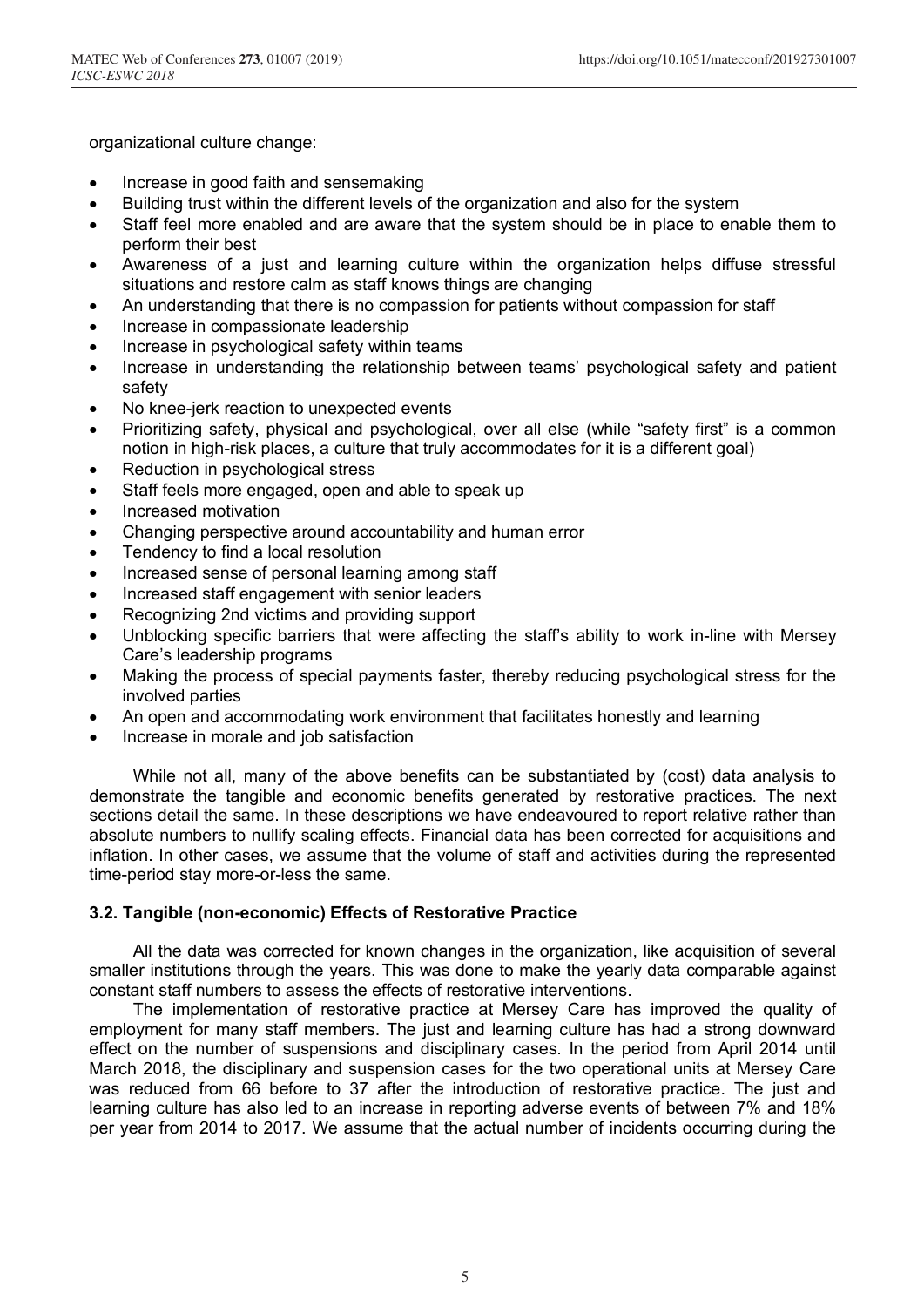represented time-period stays more-or-less the same so that the increase in reports signals a more open and trusting culture.

In a just and learning culture where trust, compassion and good faith have increased it is expected that employees feel more encouraged to seek help. An increase in staff coming in for support for face to face counselling has been determined after the introduction of restorative justice: from an average of 283 requests per year in 2014 and 2015 to an average of 378 per year for 2016 and 2017. Similarly, in the last two years after restorative practices were introduced, there is a reduction in issues presented regarding bullying, career, formal procedures, health, job situation, employment, trauma and violence/assaults.

Absence due to illness includes work-related and personal reasons for reporting absence. In a just and learning culture, we expect three effects that influence absenteeism:

- Less work-related pressure and more support from staff due to the trust and compassion, possibly leading to a reduction in stress-related absenteeism.
- Less reluctance to report sick for work when justified due to less work-related pressure and more trust leading to an increase in justified absenteeism.
- More support from the employer to reduce the duration of the absence, leading to a reduction in absenteeism.

The net effect is expected to be a reduction in absenteeism. Indeed, with the introduction of a just and learning culture, we see that there is a drop-in absence due to illness and the previously increasing trend decelerates. The total effect is initially 0.5% point and grows to 1% point in 2017. This data has been corrected for acquisitions as well as seasonal trends exhibited by sickness reports which are mainly during the winter months. We have excluded maternity leave, (un)authorized absence and other types of absences unrelated to sickness.

It is expected that as a result of the roll-out of the just and learning culture, staff retention is improved, and turnover is reduced. The data on staff turnover is quite volatile but since early 2015 the reduction is visible, as shown in Figure 1.



Figure 1: Total staff turnover rate

This data excludes all retirements and has not been corrected for acquisitions. Note that Mersey Care Trust is participating in the NHS Retention programme and has already been focused on improving staff retention.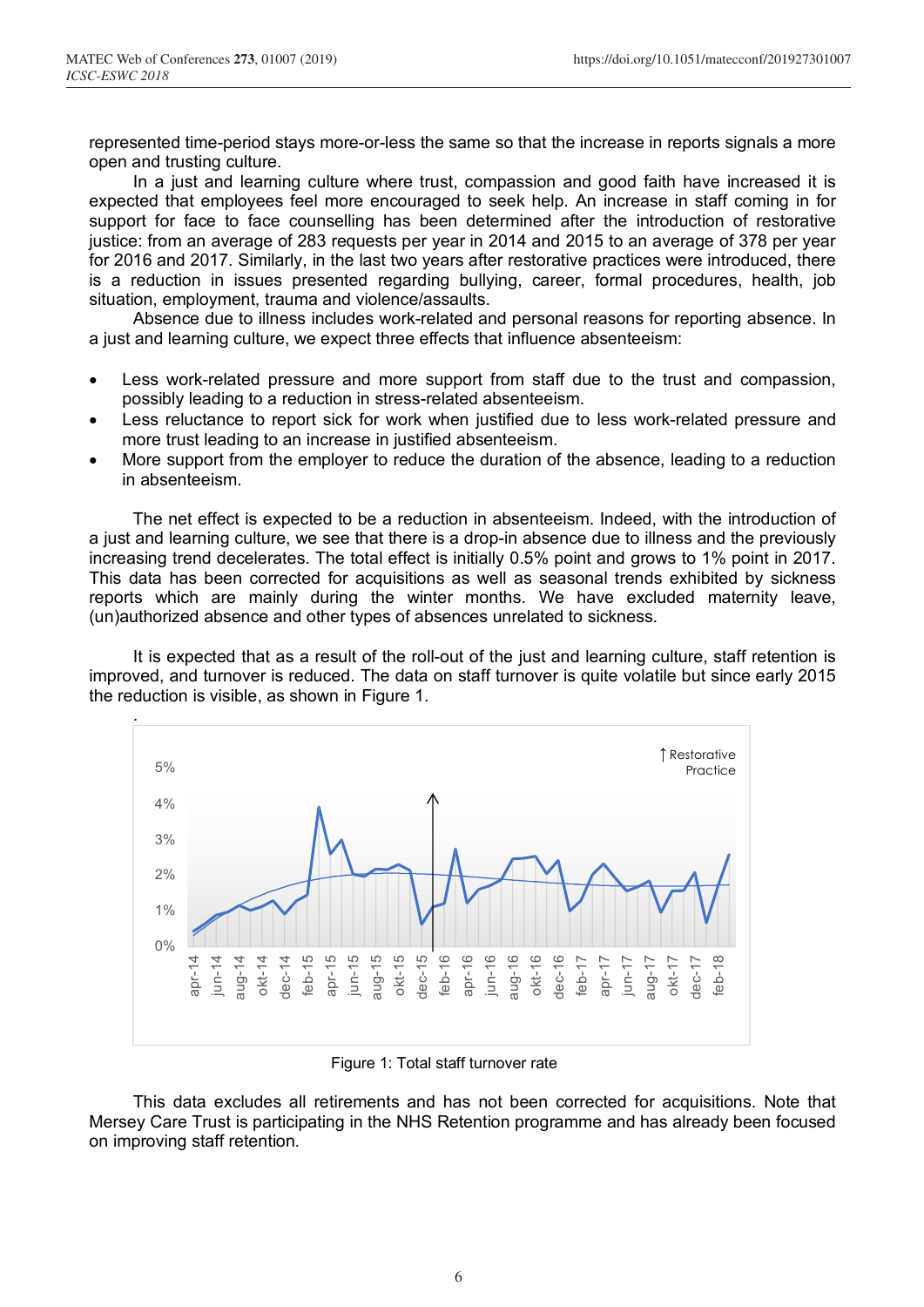# **3.3. Economic Effects**

As shown above, the implementation of restorative practices at Mersey Care has generated various benefits. The total cost base of Mersey Care in fiscal year 2017/2018 is approximately £ 250 million† . Of this around 70% are costs for salaries. To enable a fair comparison with preceding years the following corrections have been made:

- Acquisitions have been excluded that Mersey Care has acquired over the last few years.
- The costs have been corrected for inflation using the Consumer Price Index (CPI) in the United Kingdom.

Table 1 shows the corrected total costs and salary costs for the past four fiscal years at Mersey Care.

|                                                                                                         | 2014/2015   | 2015/2016   | 2016/2017   | 2017/2018   |
|---------------------------------------------------------------------------------------------------------|-------------|-------------|-------------|-------------|
| <b>TOTAL OPERATING COSTS</b>                                                                            | $£$ 204 mio | $£$ 211 mio | $£$ 256 mio | £ 272 mio   |
| <b>TOTAL SALARY COSTS</b>                                                                               | £ 150 mio   | £ 151 mio   | £ 163 mio   | £ 198 mio   |
| % SALARY COSTS OF<br><b>OPERATING COSTS</b>                                                             | 74%         | 72%         | 64%         | 73%         |
| <b>TOTAL OPERATING COSTS</b><br>(corrected for acquisitions)                                            | $£$ 204 mio | $£$ 211 mio | £ 228 mio   | $£$ 216 mio |
| <b>TOTAL OPERATING COSTS</b><br>(corrected for acquisitions + inflation)                                | £ 212 mio   | $£$ 220 mio | $£$ 235 mio | $£$ 216 mio |
| <b>TOTAL SALARY COSTS (corrected</b><br>for acquisition)                                                | $£$ 150 mio | $£$ 151 mio | $£$ 139 mio | $£$ 154 mio |
| <b>TOTAL SALARY COSTS (corrected</b><br>for acquisition $+$ inflation)                                  | $£$ 157 mio | $£$ 157 mio | $£$ 143 mio | $£$ 154 mio |
| % SALARY COSTS OF<br><b>OPERATING COSTS (corrected)</b>                                                 | 74%         | 72%         | 61%         | 72%         |
| <b>TOTAL OPERATING COSTS</b><br>(corrected & 16/17 impairment costs<br>smoothed out)                    | $£$ 212 mio | $£$ 220 mio | $£$ 218 mio | $£$ 216 mio |
| % SALARY COSTS OF<br><b>OPERATING COSTS (corrected &amp;</b><br>16/17 impairment costs smoothed<br>out) | 74%         | 72%         | 66%         | 72%         |

Table 1 Total costs and salary costs – raw data and corrected data

A one-time cost for impairment was taken as part of operational costs in the fiscal year 2016/2017 and is unrelated to labour costs and restorative practice and has therefore been smoothed out in the bottom two rows of the table. The salary cost is the annual gross basic pay with no employer contributions or employee deductions. This figure does not include annual leave allowance and neither does it account for allowances paid in addition to basic pay, which will include shift allowances and 'lead' payments payable to staff who work in secure settings. This data also excludes other indirect labour costs such as staff education and training etc.

The average salary cost in fiscal years 14/15 and 15/16 (£ 157 mio) is higher than the average in fiscal years 16/17 and 17/18 (£ 148 mio). This signifies a reduction of about £ 9 mio or £ 4 mio per year after correction of inflation, acquisitions and anomalies that coincides with the introduction of a just and learning culture in 2016. A general reduction may be expected due to productivity increases, and another part of this reduction is justified below for reduced illness leave and less 'suspension with pay'.

 $\overline{a}$ † In April 2018 this has grown to £ 360 million.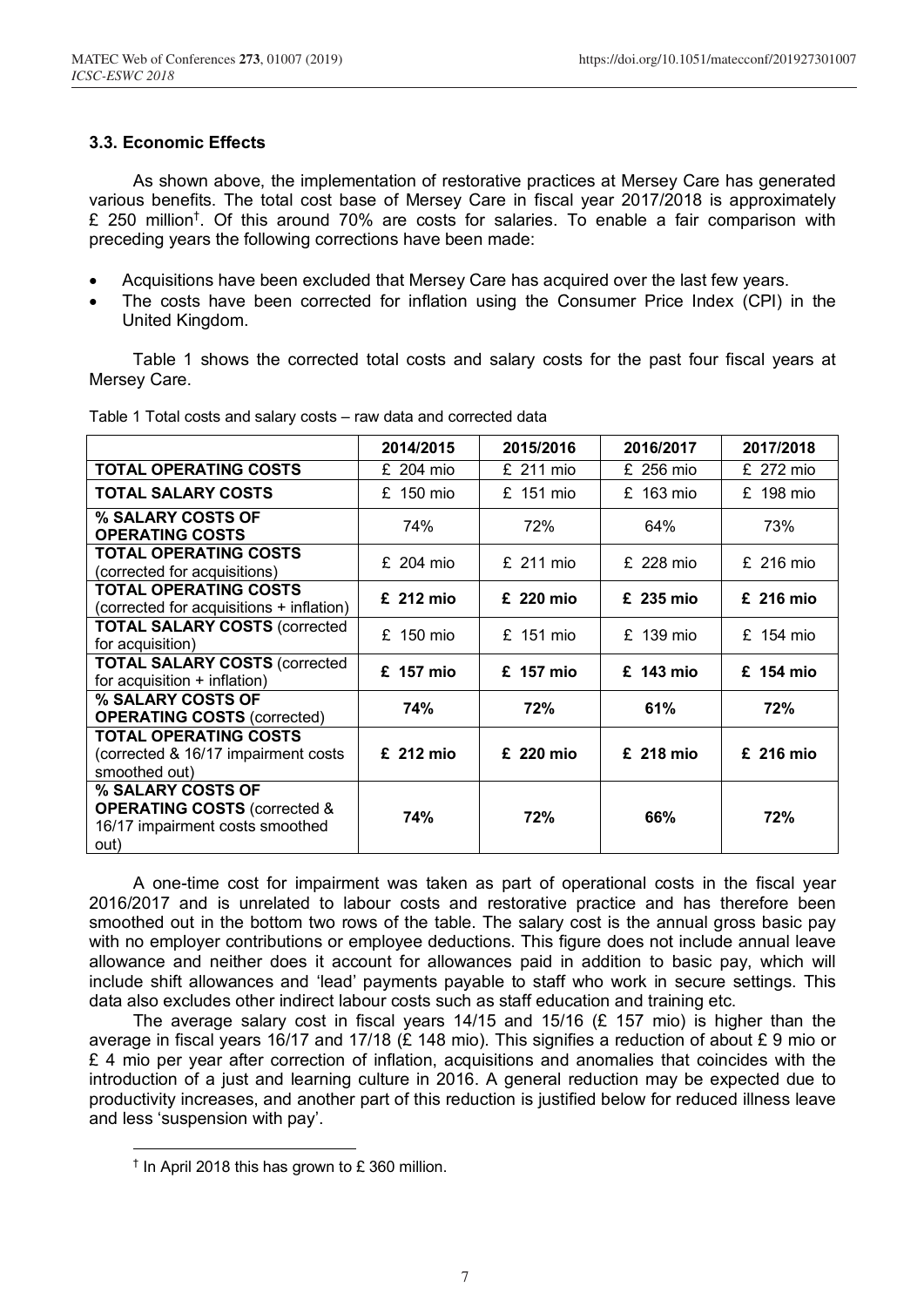As explained above, an improvement in absence due to illness of at least 0.5% point has coincided with the introduction of a just and learning culture to at Mersey Care after correcting for acquisitions and seasonal trends. This should equal an economic value of 0.5% of the total labour sum or £ 500,000. However, the sickness cost data shows a slightly more nuanced picture, perhaps because the absence due to sickness shifts from lower paid wage scales to higher bands. These expenses are £ 87,000 more in the year 2015/2016 vs the previous year, whereas in the fiscal year 2017/2018 vs 2016/2017 we see total savings of £ 19,000. The difference according to this estimate amounts to about £ 110,000 rather than £ 500,000. The total trend for 'suspensions with pay' shows a clear reduction to coincide with the introduction of restorative practices as reported above, amounting to approximately £ 50,000 per annum.

Other savings that coincide with the introduction of a just and learning culture include legal costs and termination fees, which are additional to the savings in salary costs. There is a significant reduction in the number of disciplinary cases and suspensions coinciding with the introduction of a just and learning culture at Mersey Care, leading to a reduction in legal costs by £ 270,000 from 2016/17 to 2017/18, where previously legal costs were actually increasing. These include all expenditure on solicitors' fees across the organisation and corporate negligence costs. Similarly, termination costs have been significantly reduced by about £ 700,000 after the introduction of a just and learning culture, exclusive of Mutually Agreed Resignation Schemes costs.

In summary, after corrections for inflation and acquisitions, we have found that salary costs improved around 2016 when the just and learning culture was introduced. About £4 million per annum (2.2%. of total costs) savings were realized in staff costs, coinciding with the introduction of restorative practice. The savings are in part due to higher productivity, as well as reduced illness leave and less 'suspension with pay'. Additionally, savings of around £ 1 million in legal and termination costs have been identified to coincide with the introduction of the just and learning culture.

We conservatively attribute half of that savings to the introduction of a just and learning culture itself, and the other half to non-related factors. Using this assumption, we estimate the total economic benefit of restorative practice in the case of the Mersey Care NHS Foundation Trust to be about £ 2.5 million. This amounts to a meaningful saving as it is approximately 1% of the total costs and 2% of the labour costs. These estimates are based on a relatively short window after the introduction of restorative practice, and it remains to be seen whether these savings can be sustained.

# **4. DISCUSSION AND CONCLUSION**

Implementation of restorative justice in Mersey Care has noticeable and apparently uniformly beneficial consequences for staff and organization alike, and also shows economic benefits. The intangible benefits include a downward effect (as expected) on the number of suspensions and disciplinary cases, an increase in staff coming in for support for face to face counselling, a reduction in absence due to illness, and improved staff retention. The economic effect is a meaningful saving of approximately 1% of the total costs and 2% of the labour costs. In the example of Mersey Care we see that after the move from a retributive just culture to a restorative justice, the initial reluctance on people to come forward with bad news is overcome, as was suggested by the literature (Dekker & Hugh, 2010; Dekker & Laursen, 2007).

While it would have been valuable to interview the sharp-end of the organization directly, the perspective from the managerial end is equally valuable especially in the case where the organization has recognized the gap between staff experience and the perception of it. These interviews accommodated for the staff to share their personal journey during the organizational culture change and speak openly about their experiences. Not only was this achieved, the interviewees appeared forthcoming, positive about the cultural change and motivated to continue. During the interviews, researchers were also able to identify some obstacles in the mobilization of this cultural change. These included an initial level of distrust from all staff to come forward and